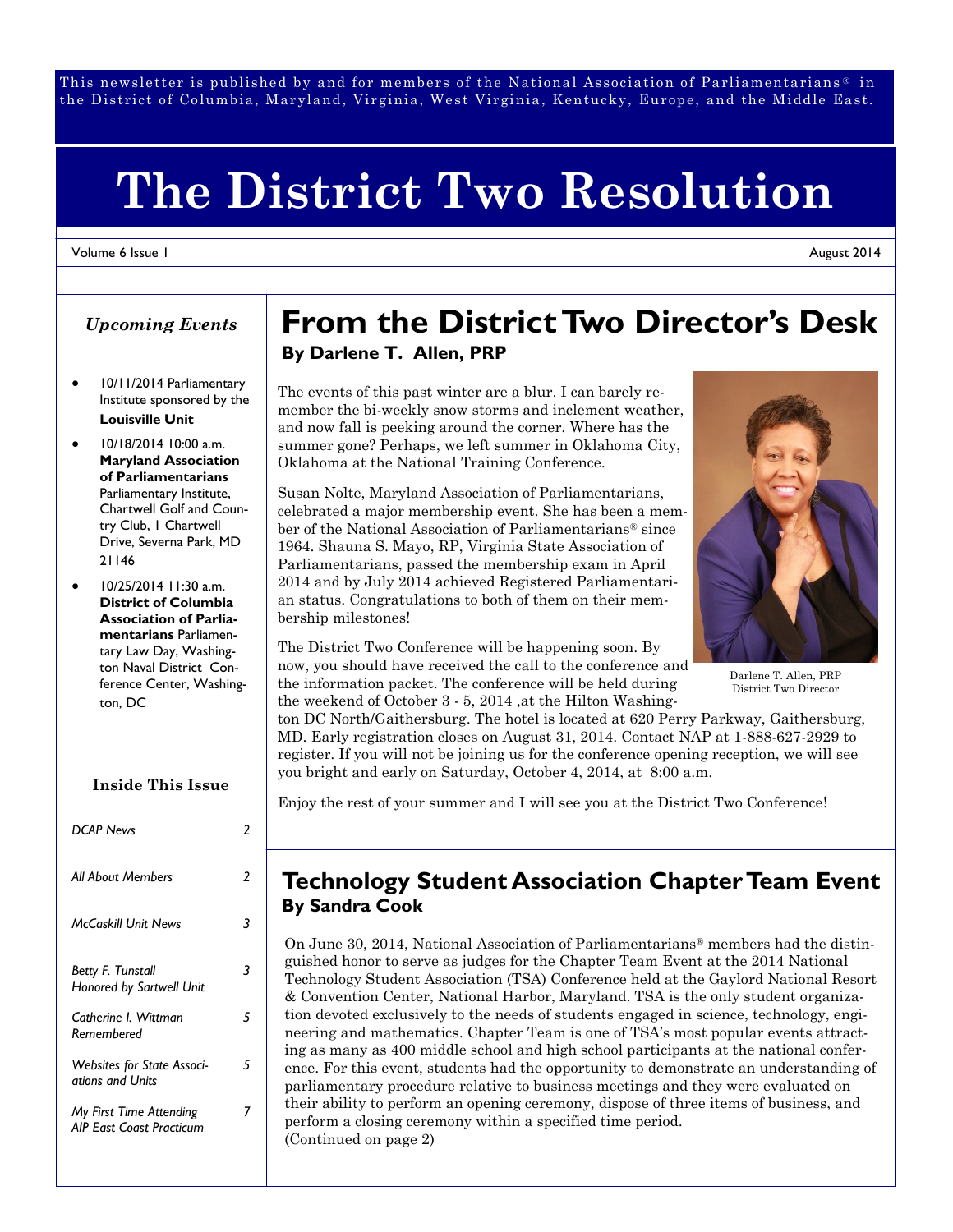# **District of Columbia Association of Parliamentarians News By Ferial Bishop, PRP**

The 45th Annual Convention of the District of Columbia Association of Parliamentarians (DCAP) was held on March 15, 2014, at the Washington Naval District Catering and Conference Center in Washington, DC. Under the theme, "Embracing Parliamentary Procedures for the Future," Margaret Smith Perkins, President, opened the meeting at 9:30 a.m. The DCAP officers and committee chairmen presented their reports on the previous year's activities to the membership.

Ann Rempel, PRP, National Association of Parliamentarians® Secretary, gave updates from NAP with a presentation. She invited the DCAP membership to attend the National Training Conference to be Ferial Bishop, PRP, incoming president (left), receiving the held August 8-10, 2014, in Oklahoma City, Oklahoma.



DCAP gavel from Margaret Smith Perkins, President.

Darlene T. Allen, PRP, District Two Director, gave an update of District Two activities. The District Two Conference will be held October 3 - 5, 2014, at the Hilton Washington DC/North Gaithersburg Hotel in Gaithersburg, Maryland.

(Continued on page 3)

# **All About Members**

Congratulations and welcome! The **new members** of the National Association of Parliamentarians® in District Two are the following: Stuart M. Bain (VA); Jeremy Billones (VA); Felicia Blake (MD); Courtney A. Bracey (MD); Lucy R. DiMauro VA); Luke A. Douglas (VA); Nancy J. Gaskins (MD); Gerry R. Gunn (MD); Don H. Harsh (VA); Tracey L. Holliday (VA); Agnes Lilly (MD); Jason K. McCray (VA); Shauna Mayo (VA); Justin T. Miller (WV); Douglas Myers (KY); Benjamin S. Paulsen (DC); Andrew R. Polott (MD); Maxine Rudder (KY); S. Frances Searce (VA); Janet S. Shook (VA ); Donna E. Simpson (VA); Joyce Stanley (MD); Sharon Street (MD); Matthew Titolo (WV); and Ruth E. Young (MD). Our **new registered parliamentarian** is Shauna Mayo, RP (VA).

#### *In Memoriam*

*Peggie L. Atkins, RP (VA) ; Ethel Wolfe Born (VA); John Eaton, PRP-R (VA); Christine Harvey (VA); Audra B. Rafter (MD, TN); Dr. Alison P. Riddle-Fletcher (MD); and Catherine Wittmann, PRP (VA, MO)*

# **Technology Student Association**

**(Cover Story Continued)**

These students demonstrated knowledge and proficiency in using parliamentary procedure by not only meeting their requirements, but also, in many instances, exceeding what was required on their quest to be the best. The drive and enthusiasm of the youth proved that the future of Parliamentarians is bright.



Future Parliamentarians. Clay County Middle School semifinalists along with Director-at-Large, Jim Jones, District Two Director, Darlene Allen, TSA Staff, and DCAP members.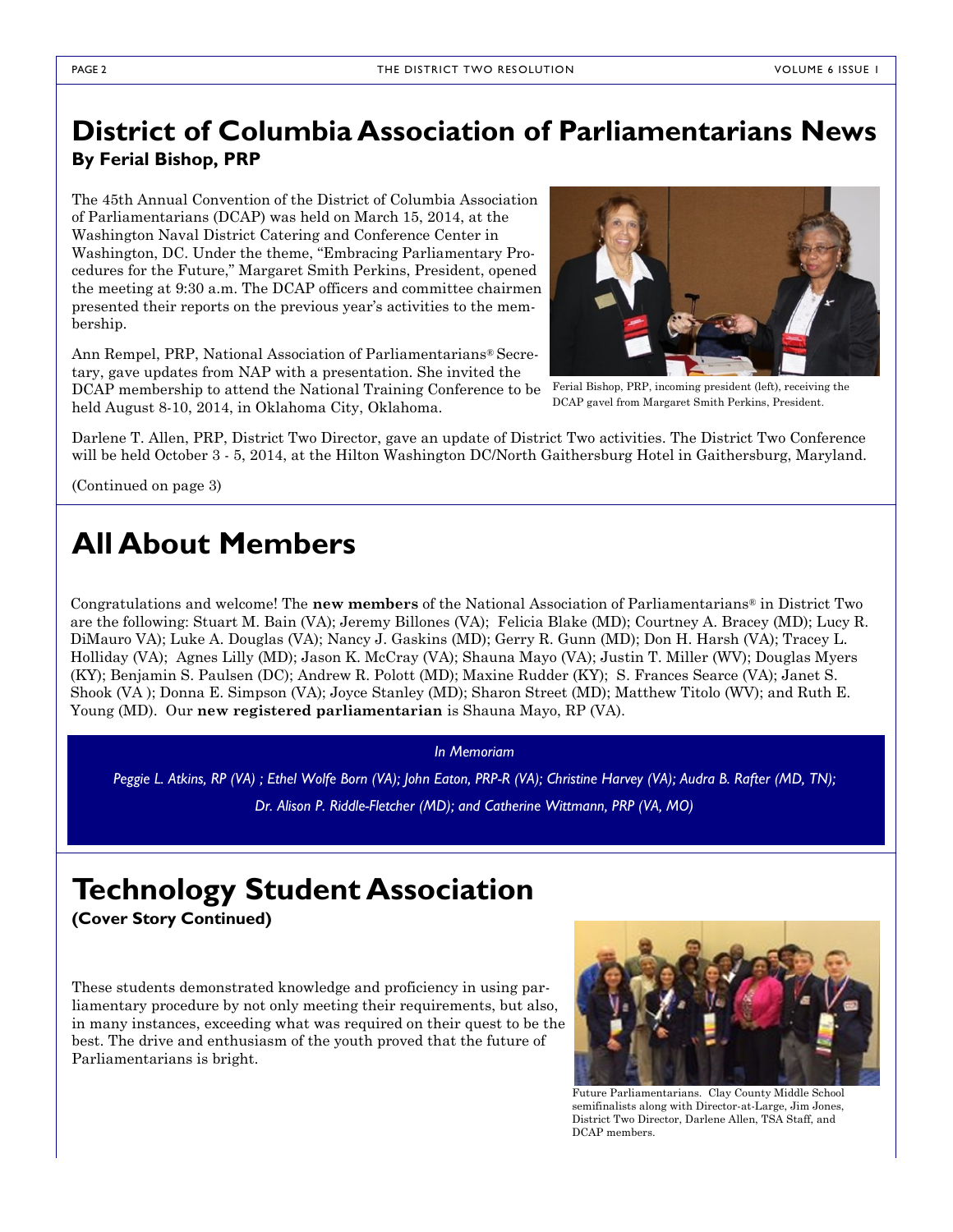# **McCaskill Unit News**

**By Wanda M. Sims, PRP**

The educational program for the McCaskill Unit's meeting on June 5, 2014, was presented by James "Jim" Jones, Director-at-Large, National Association of Parliamentarians® (NAP). Director Jones' hour-long presentation, entitled, "Building Better Bylaws," covered why have bylaws; what are bylaws; what vote is required to adopt, amend, and revise bylaws; what should and should not be included in the bylaws; and additional articles that may be useful or appropriate for large and complex organizations to include in their bylaws.

Director Jones discussed three things that most bylaws do: define rights, outline restrictions, and delegate authority. The best bylaws do not place unnecessary or unwise restrictions on the organization; however, organizations should not hesitate to delegate authority to specific groups. Such delegations in bylaws should be balanced with sufficient checks to protect the group from abuse, whether willful or unintentional. Director Jones concluded his presentation with a ten-question quiz on the unit's bylaws. As a result of this presentation, the McCaskill Unit is now equipped with the necessary knowledge to review its bylaws for clarity, purpose, and understanding. NAP Vice-President Mary L. Randolph, PRP, also attended the McCaskill Unit's meeting.



President Rose Acker-McIver (left), Director-at-Large James "Jim" Jones, and Vice-President Wanda M. Sims, PRP

### **DCAP News (continued from page 2)**

Ms. Rempel also conducted the installation of the newly elected officers of DCAP . During lunch, Gwendolyne Brown, a Trustee of the NAP Educational Foundation and a DCAP member, gave an update on the Foundation's activities. Following lunch, Ms. Rempel, presented the workshop "Embracing Minutes for the Future."

*The 2014 - 2016 DCAP officers are: President Ferial Bishop, PRP First Vice-President Marjorie Vaughan, PRP Second Vice-President Rose Acker-McIver Recording Secretary Lorraine Townsend Corresponding Secretary Sandra Cook Treasurer Mona Calhoun, PRP*

## **Betty F. Tunstall Made Honorary Member of Sartwell Unit By Susan Eads Role, PRP**

On September 23, 2013, the Sartwell Unit paid tribute to Betty F. Tunstall, PRP, by designating her an honorary member of the unit. A member of the National Association of Parliamentarians® since 1977, Ms. Tunstall has served with distinction in multiple national, district, and state leadership positions in the organization. She is widely recognized as an accomplished parliamentarian and outstanding teacher of parliamentary procedure. Of significant importance is the basic parliamentary procedure course taught by Ms. Tunstall. Over the years, her exceptional course yielded scores of new members for area units, including the Sartwell Unit.

In addition, the Sartwell Unit will consider an amendment to its bylaws this fall to change its name to the "Sartwell-Tunstall Unit" in honor of Ms. Tunstall.



Betty F. Tunstall, PRP (left), and Jeanette Williams, PRP, Past NAP President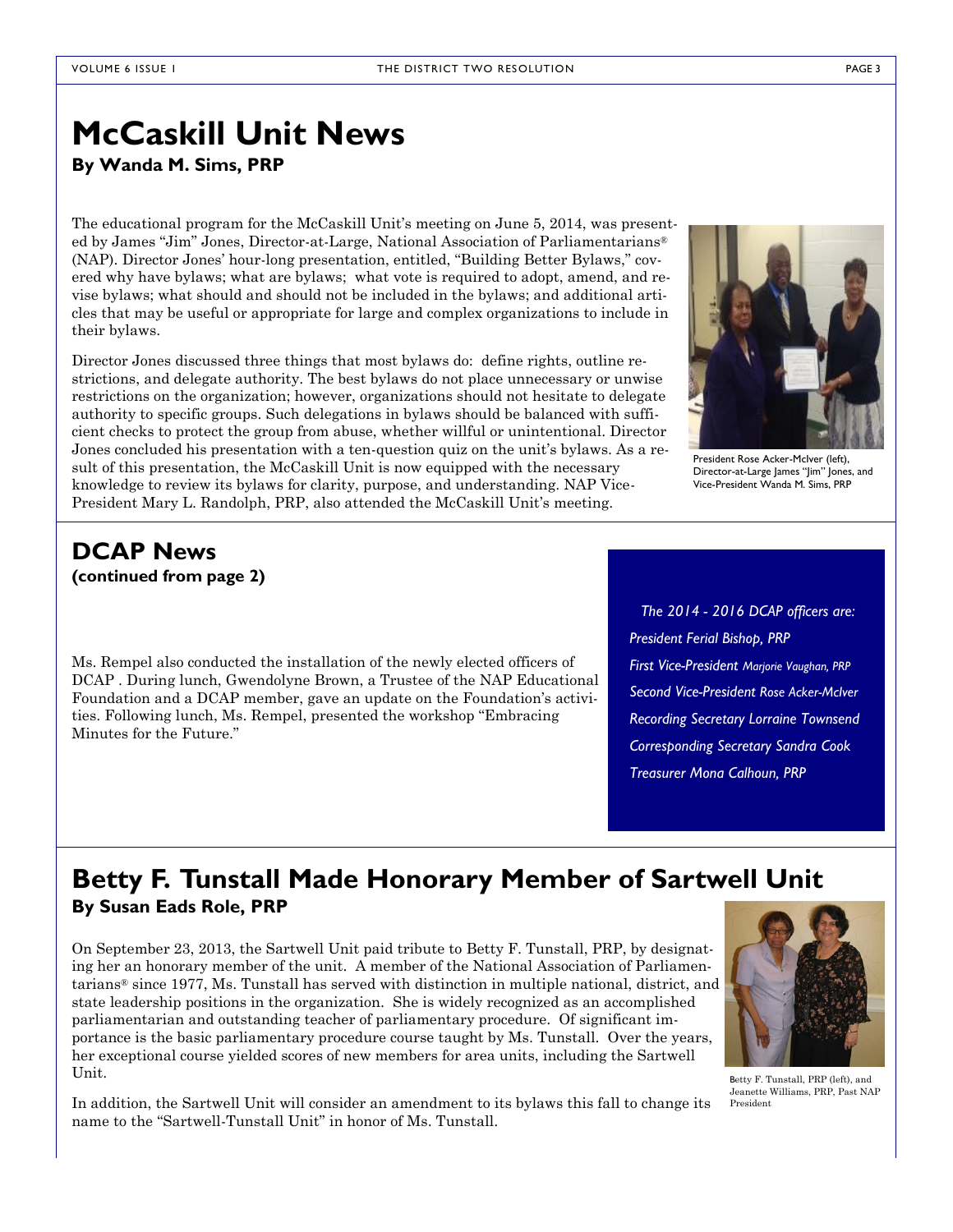# **VSAP: Growing Our Own**

**By Cynthia Mayo, PRP**

At its 57th annual convention, May 3 - 4, 2014, the Virginia State Association of Parliamentarians (VSAP) approved a project to provide funds to the VSAP units and club to increase membership. Other objectives of the project are to increase parliamentary knowledge by conducting outreach workshops and to gain exposure for National Association of Parliamentarians® (NAP) and VSAP resources. A total of \$5,000 has been earmarked for this project, which will be conducted from September 2014 to April 2015.

#### Requests for Proposals

VSAP units and club are eligible to submit a proposal for funds, in an amount ranging from \$200.00 to \$350.00, to conduct outreach workshops for the community and persons seeking membership and NAP credentials. Each unit and club will be required to provide a plan detailing how the funds will be utilized.

The submitted plan should be outlined as follows:1) Objectives, 2) Date and Place of Workshop, 3) Program Outline, 4) Evaluation,



and 5) Budget. (Continued on page 7)

# **Registered Parliamentarian Informational Session 2014 By Mary E. Q. Grant**

Unlike other organizations, the National Association of Parliamentarians® plays a vital role in making certain that its members obtain the very best training in parliamentary procedure. While there is much to take in, those who are experienced give of their time and support while cheering us on.

On a very cold night in January 2014, the Registered Parliamentarian Informational Session was

scheduled and I didn't want to go; but, after convincing myself to attend, I am glad that I did. I kept receiving email notices from District Registration Examination is very Two Director Darlene T. Allen, PRP, to attend, and the e-mail notices made me feel a little special. The RP session provided members with information and support, like a GPS guiding you to your destination.

Listening to those who have made

this journey provided hope and created a desire to take the test. Of course the study guide for NAP's intimidating (1200 study questions), but the presenters' honesty about the probability of success leveled with the study strategies was very enlightening and encouraging.

While you want to hear the positives, it was good to hear some presenters say, (Continued on page 5)

# **Call To The District Two Conference October 3 - 5, 2014**

The District Two Conference of the National Association of Parliamentarians® is hereby called to convene on October 3 - 5, 2014, in Gaithersburg, Maryland. The location is the Hilton Washington DC North/Gaithersburg Hotel. The conference will begin Saturday, October 4, 2014, at 8:00 a.m. The conference is called for the purpose of conducting educational workshops, electing a district director for 2015 - 2017 term, and conducting any other business that may properly come before the assembly. The conference theme is "Creating Our Future."

You may register online at www.parliamentarians.org or by contacting the NAP Headquarters' Staff at 1-888-627- 2929. The early registration rate ends on August 31, 2014.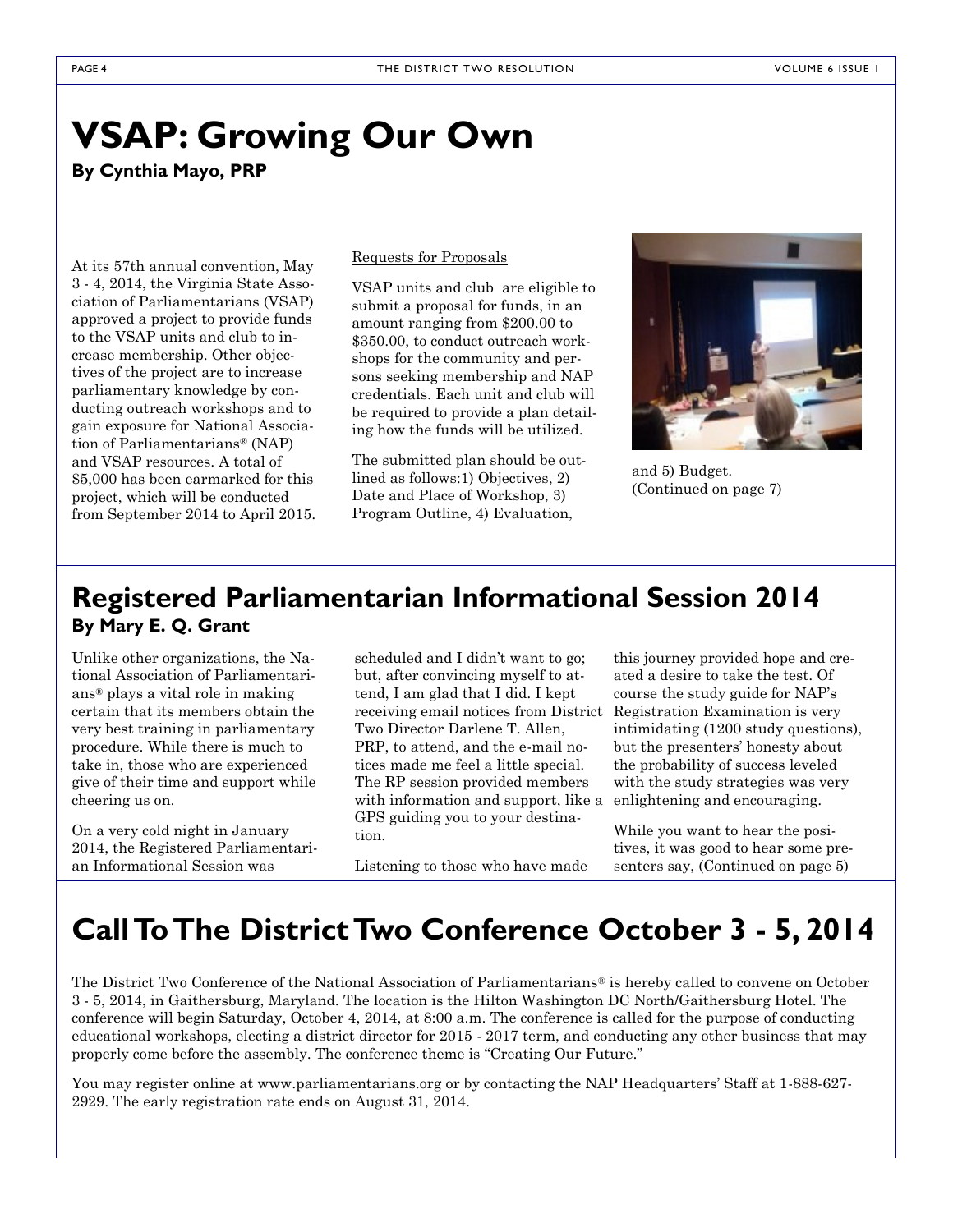# **Websites for State Associations and Units**

### **By Paul M. Bessel**

Any state association or unit, or anyone else, can have a website. The process isn't too difficult or costly, but it is also not the easiest thing in the world.

Websites for state associations and units can be extremely helpful. For example, if the weather is bad the day of a planned meeting, you can put a notice on the website saying the meeting is on, or cancelled, and tell everyone ahead of time to check the website rather than making dozens of phone calls.

To have a website you need two things, a domain name and a web hosting company. Often the hosting company assists with the domain name, so that might be the best place to start.

A website hosting company is a company that has a direct connection to the internet. Despite what the rest of us might think we have, we don't have that direct connection.

Google or by asking those who have a website what hosting company they use. I like a company called Virtual Website Hosting (virsite.com). I have used this company for a long time, and it currently charges \$99.00 annually. Others prefer hosting companies that provide users with very simple ways to create and update their websites, and of course the costs vary.

As mentioned, you need a domain name, too, and that can often be provided by the hosting company. Often you may find that the name you want, "abc.com," for example, is taken, so you have to look for alternatives, such as "abcparliamentarians.com." The cost of the domain name is usually much less than the hosting company.

Once you have a hosting company and a domain name, it is time to create your website. As mentioned, some hosting companies provide tools you can use for (Continued on page 6)

You can find website hosting companies easily, with

## **Catherine I. Wittman, Sixth DCAP President Remembered By Peola H. McCaskill, PRP-R, and Betty F. Tunstall, PRP**

Catherine I. "Kay" Wittman, PRP, passed away at the age of 97 years on February 25, 2014, in New Florence, Missouri. She was the sixth president of the District of Columbia Association of Parliamentarians (DCAP), 1977 -1979. Kay chaired several committees and served several offices of DCAP, including the office of president.

Kay became a member of NAP in 1967 as a member of the Sartwell Unit and was a close friend of Marjorie (Marje) Sartwell for whom that unit is named. After serving as president of that unit, Kay continued service to the unit as meeting evaluator, providing feedback, suggestions, and instruction on the conduct of each meeting.

After more than 40 years of service with the Federal Aviation Administration in Washington, DC, Kay

retired and returned to her home state of Kansas and immediately became active with NAP subdivisions. Kay served as coordinator of the first NAP National Training Conference, which was held in Kansas City, Missouri in 1996.

While in Washington, DC, Kay also was a member of the International Toastmistress Clubs (ITC)—now known as PowerTalk International—

(Continued on page 6)

## **Registered Parliamentarian Informational Session 2014**

### **(Continued from page 4)**

"Yes, I had to take it again."

We all want to pass the test on the first go-round, but if we do not we must pick ourselves up, dust ourselves off, look for help (if needed, we know help is available) and PASS the remaining portions of the test on the second go-round.

Finally, I hope everyone reads the instructions that are a part of the study guide because that will contribute to your level of success. I am now more comfortable with the idea of taking the Registered Parliamentarian exam.



Participants at the Registered Parliamentarian Informational Session in January 2014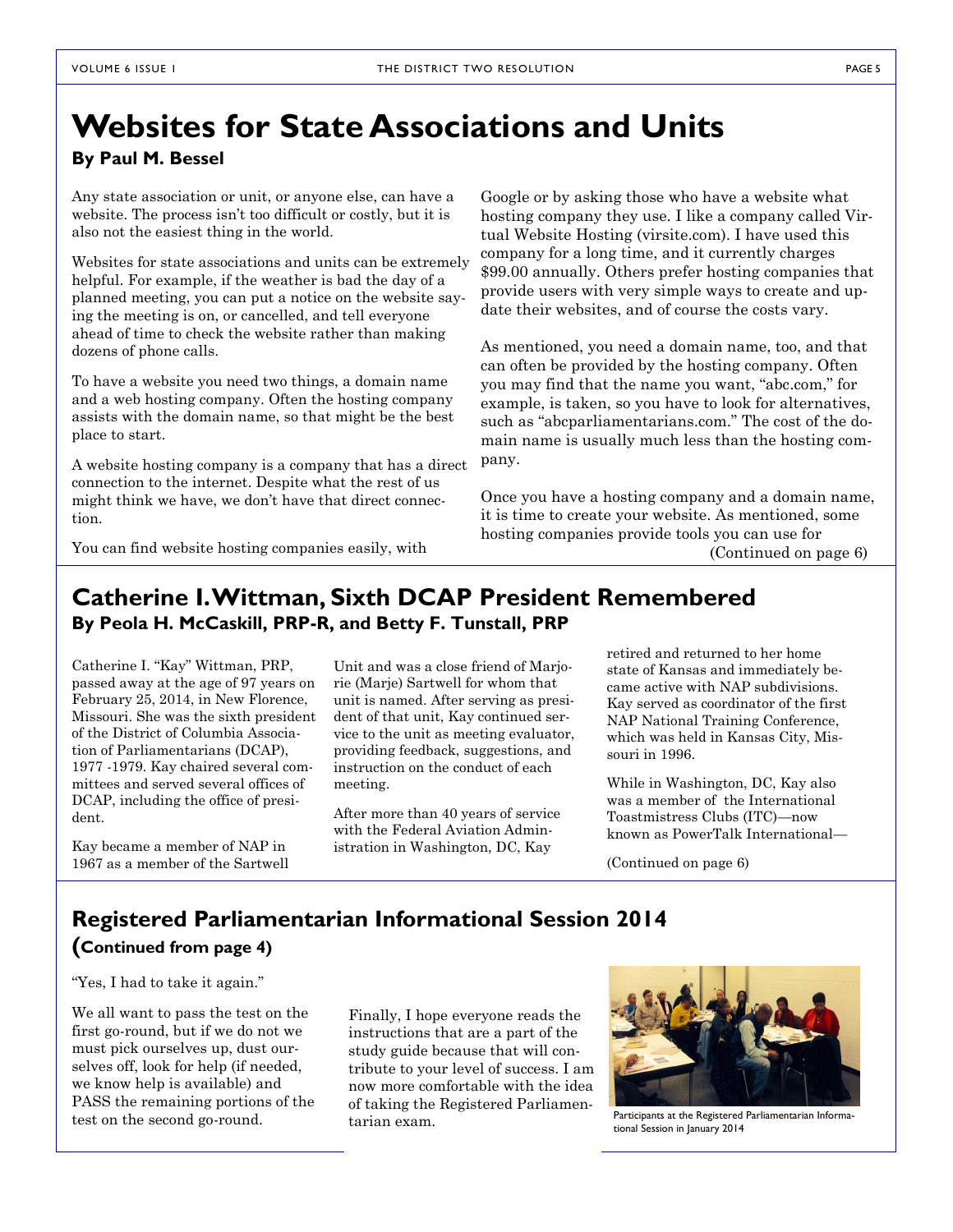# **Websites for State Associations and Units**

**(Continued from page 5)**

website creation. Also, you can create your website using a software program and then uploading or publishing your website to a hosting company. Once you have created a website or uploaded it, your website is available to everyone in the world. You can send the name of the website, sometimes called its "URL," to the members of your state association or unit, so they will know how to locate it. A word of warning– if you create your website, no matter how good it is, it is worthless unless you keep it up to date. Many websites for organizations urge you to come to their next meeting which occurred

years ago. That quickly makes everyone stop looking at your website. And, of course, accuracy is important, and so is correct spelling. Be sure that what you put on your website is correct, and quickly fix any mistakes or old information. What can you put on a state association or unit website? The most important item is information about upcoming meetings, date, time, location, program, whether nonmembers are welcome, whether there is a cost, and other details. And, again, accuracy is important, and elimination of old information is equally important.

It is also useful to list the officers, and because we are parliamentarians, the bylaws. If you would like to see a sample website of a unit, feel free to look at http://bessel.org/mlu.

As you can see from the domain name of my unit– the Maryland Lawyers Unit or MLU– which has my name followed by the unit's name, one option is to create a "subweb" of another web. The advantage of this approach is the cost is much less, but the disadvantage is that you need to have already established your own website.

# **Catherine I. Wittman, Sixth DCAP President Remembered (Continued from page 5)**

where she served in many positions, including Council Ten Chairman and Blue Ridge Region Supervisor. It was in ITC that her enthusiasm for parliamentary procedure was whetted, and it was through her instruction and contagious enthusiasm that many ITC members became NAP members. When a number of DCAP members in Northern Virginia decided they would like to

form a unit that was more convenient to their homes, they named their new unit "Catherine Wittman Unit" in honor of Kay.

Kay's influence in DCAP continues to be felt through the service she provided and through the service and performance of those whom she taught and/or mentored.

*"Kay's influence in DCAP continues to be felt through the service she provided and through the service and performance of those whom she taught and/or mentored."*

## **Chesapeake Unit of Parliamentarians News By Kenneth Carraway, RP**



The Chesapeake Unit of Parliamentarians held its annual parliamentary 23, 2014, in annual parliamentarians held its annual parliamentary 23, 2014, in annual parliamentarians held its chesapeake, Virginia in Monarch Bank's community meeting room. The community meeting room. The community meeting room. The community institute on February 23, **neth Carraway, RPP, and Michael Wagner-Diggs, PRP, 2014, in Chesapeake, Virginia in Monarch Bank's** community meeting room. Twenty-nine participants attended. Kenneth Carraway, RP, and Michael Wagner-Diggs, PRP, were the presenters for the event.

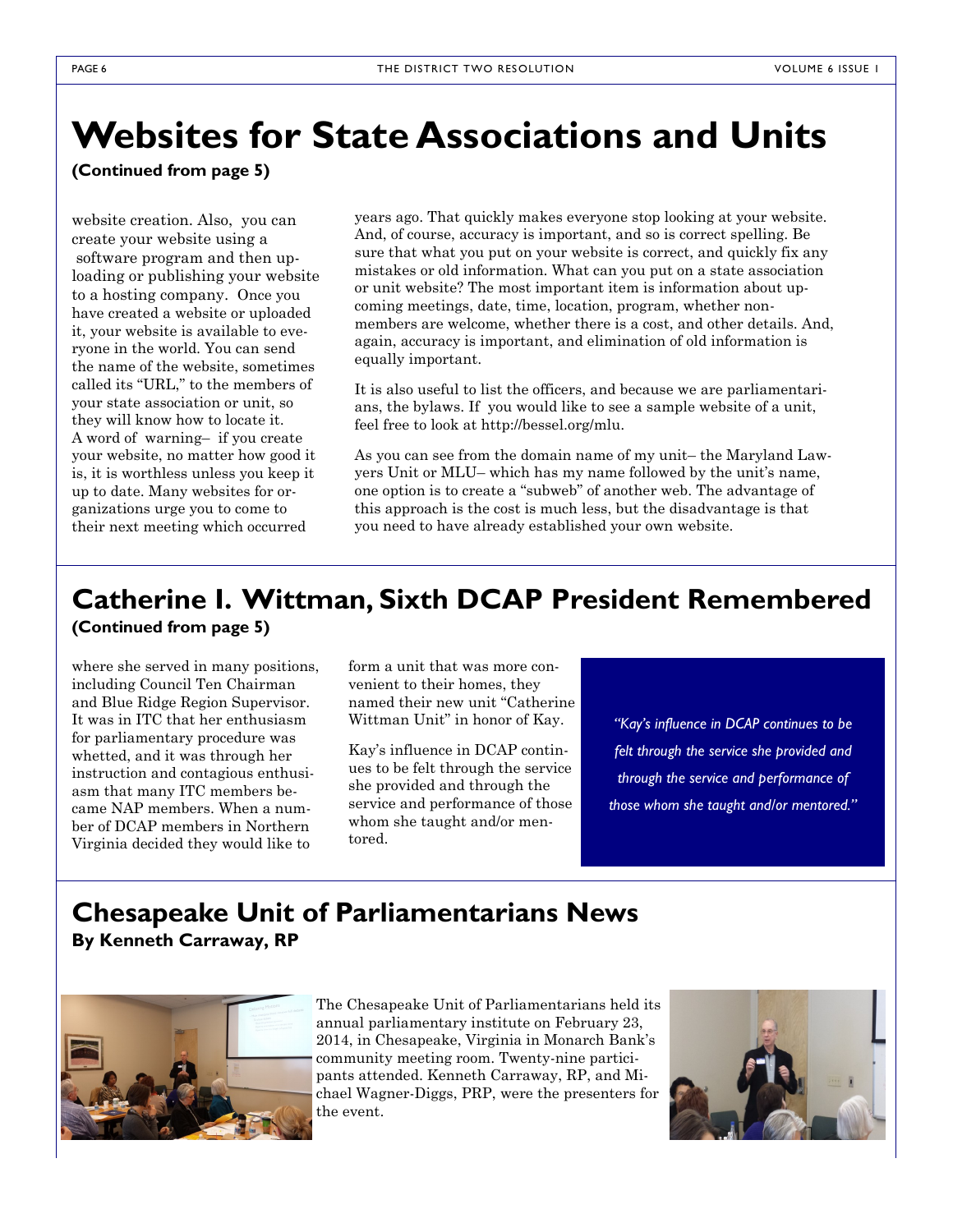## **My First Time Attending the American Institute of Parliamentarians East Coast Practicum By Steven Cook**

As a first-timer, I had no idea what to expect by attending the American Institute of Parliamentarians East Coast Practicum. After introductions, despite the various careers of the participants, I observed there was one common goal for everyone– to gain a much deeper level of understanding of *Robert's Rules of Order Newly Revised, 11th Edition*  (RONR) and *American Institute of Parliamentarians Standard Code of Parliamentary Procedure.*

I came with an open mind, ready to take advantage of all the training opportunities during the practicum. After three days of intense learning on the subject of voting, I realized

how intertwined voting is in every aspect of parliamentary procedure not just in Chapter XIII of RONR. The instructors and organizers executed the practicum with precision, like orchestrating a symphony, no one missing a beat.

I was able to practice the role of president and acquired two very important tips: (1) always have a script and (2) practice and when you think you know what to say, practice some more.

(Continued on back cover)



American Institute of Parliamentarians 2014 East Coast Practicum

### **VSAP: Growing Our Own (Continued from page 4)**

If awarded funds, the unit or club must provide a report on the workshop, including a summary of the workshop program, dates, time, and number attending. The report is due 30 days after the workshop is held.

*Proposals may be submitted, beginning June 15, 2014 to: Cynthia Mayo, PRP First Vice-President, VSAP 6106 Phelps Street Glen Allen, VA 23060 (804) 262-0381*

### **District of Columbia Association of Parliamentarians 2014 Membership Drive By Marjorie Vaughan, PRP**

On February, 26, 2014, the District of Columbia Association of Parliamentarians (DCAP) successfully held an Open House and Membership Recruitment Drive at the Dorothy I. Height Public Library in Washington, DC. Thirty-four participants attended. There was a great deal of interest and need for parliamentary procedure in the community. The DCAP Membership Committee seized the opportunity to promote the goals and ideals of the National Association of Parliamentarians® (NAP)

by providing information about the organization and about its local meeting sites.

Betty F. Tunstall, PRP, and Freddie L. Colston, PRP, presented interactive workshops under the event's theme, "Parliamentary Procedures: Information You Can Use for Today and Tomorrow." Mr. Colston impressed upon the audience that parliamentary procedure is designed to promote courtesy, justice, impartiality, and equality among members.